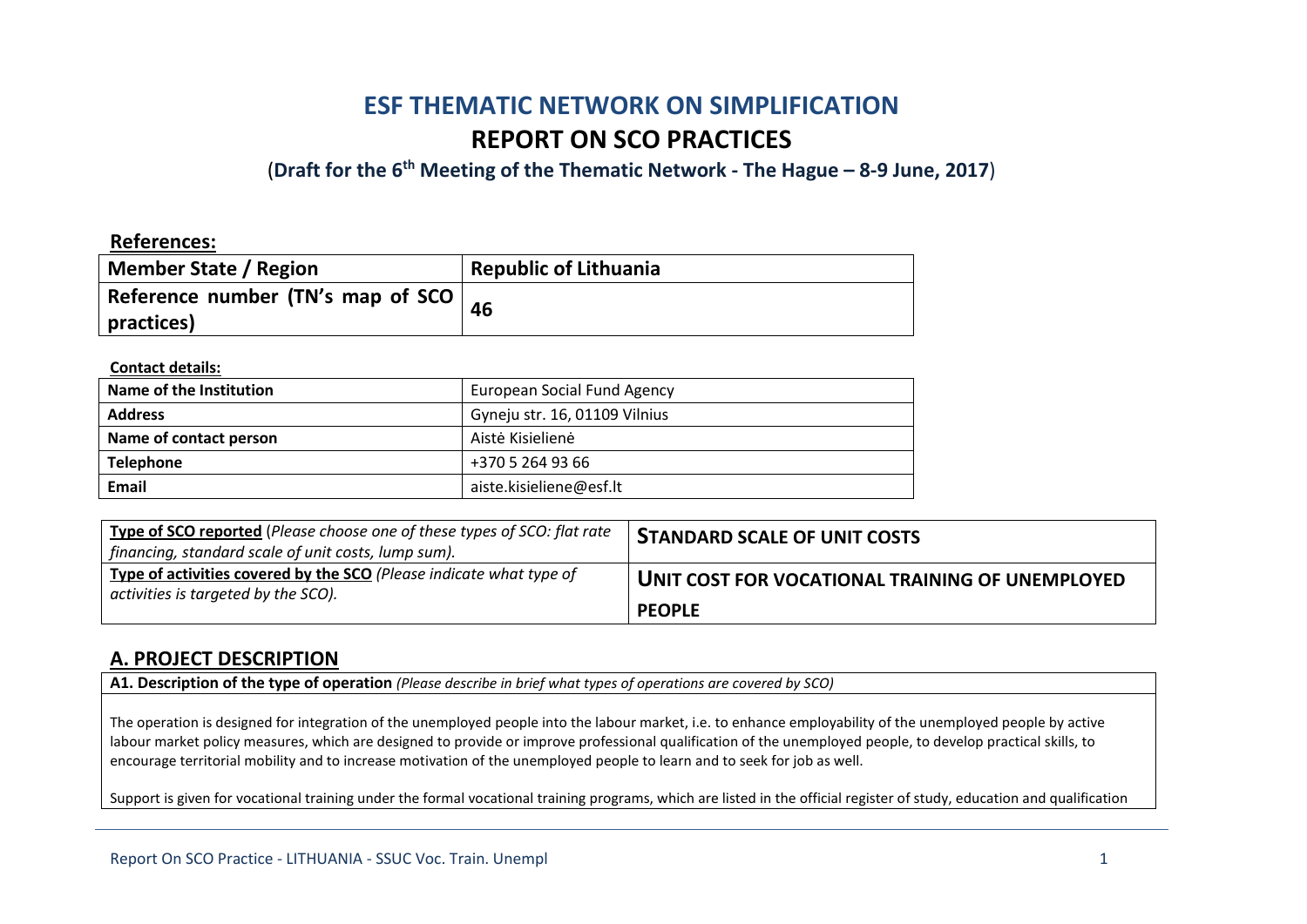programs, or non-formal vocational training programs, listed in the official register of non-formal education programs.

**A2. Definition of outputs/results** (*Please give a short definition of outputs and/or results)*

The unit is the unemployed person who has successfully completed vocational training. The unit costs differ for: long-term formal training (from 184 days and more), medium-term formal training (from 97 days to 183), short-term formal training (up to 96 days) or non- formal training.

**A3. Beneficiaries** *(please indicate the types of beneficiaries involved in the operations covered by SCO)*

The only beneficiary is the Lithuanian Labour Exchange (LLE) under the Ministry of Social Security and Labour.

**A4. Target group(s)** *(Please list target groups within projects covered by SCO)*

Unemployed people registered with LLE.

The priority is for those unemployed people who confront difficulties to integrate into labour market: long-term unemployed people (unemployed people up to 25 years, who are unemployed more than 6 months, and unemployed people above 25 years, who are unemployed more than 12 months), unemployed people over 54 years, disabled people, who can work, unqualified unemployed people.

# **B. METHODOLOGY AND CALCULATION METHOD**

**B.1 Methodology** *(please indicate which methodology/ies has/have been used: Fair, equitable and verifiable method / use of existing EU schemes for similar types of operation and beneficiary / Use of existing own national schemes for similar types of operations and beneficiaries / use of rates and specific methods enshrined in the regulation or in a delegated act / use of a draft budget /combination of methodologies). Please indicate if the concerned SCO has been covered by Art. 14(1) ESF)*

Fair, equitable and verifiable method.

The unit cost is to be covered by a Delegated Act adopted under Art. 14(1) ESF (now under procedure of adoption).

**B.2 Calculation Methods** *(please describe how the calculations have been made)*

In accordance with the Republic of Lithuania Law of the Employment (21th of June 2016 No. XII-2470) Article 37 the total direct cost of vocational training for the unemployed people depends on the rates determined by the legislation and consists of five different components: costs on vocational training services, vocational training scholarships costs, travel expenses to the place of vocational training and back, accommodation costs, costs on compulsory health screening and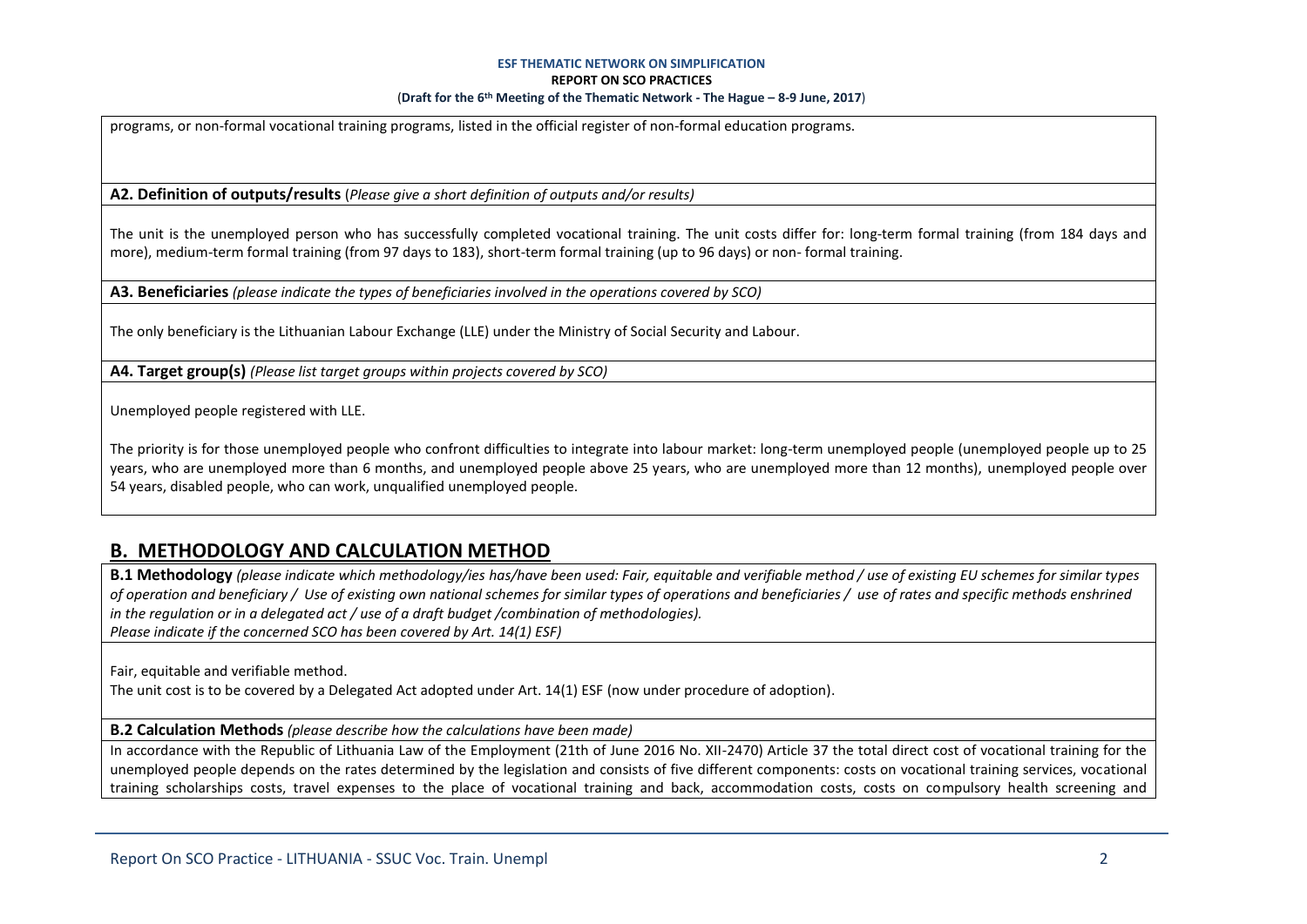vaccination against infectious diseases.

Each component was analysed separately on the basis of historical data of six projects:

- The historical data of vocational training services was clustered (the segmentation model) by using a Two Step algorithm and vocational training costs were divided into four groups according to the type of training (formal and non-formal) and the duration of the training – average values of vocational training costs for each group were calculated from historical data.
- As it is set in the legislation the scholarship directly depends on the duration of training program in months, minimum monthly salary and coefficient for the vocational training scholarship stated in the Republic of Lithuania Law of Employment Support. Average vocational training duration in months per person was calculated from historical data separately for each group indicated above. According to the Law on the choice of the unemployed participant (who is on unemployment insurance benefit) the vocational training scholarship may be replaced by an allowance in the size of an unemployment insurance benefit (hereinafter – UIB). The influence of this factor on the scholarship component has been assessed as well.
- As it is stated by the Law the travel expenses of unemployed people are paid according to a route specified in the person's application and 1 kilometre tariff approved by Ministry of Social Security and Labour of the Republic of Lithuania. The average number of kilometres travelled during the training period per participant has been calculated from historical data separately for each of the four groups indicated above.
- Average accommodation costs per participant were calculated from historical data separately for each of the four groups indicated above.
- Average costs of health screening and vaccination against infectious diseases per participant were calculated from historical data.

In accordance with The Application of Flat rate to Indirect Project Costs Scheme (Order of the Minister of Finance, 8 October 2014, Order No 1K-316 "On the projects administration and financing regulation approval") the sixth component of the indirect project costs was added to the unit cost of vocational training. The total value of a unit cost was calculated by adding the values of the six components.

### **B.3 Data source** *(please indicate the type of data used and the data source)*

A combination of data has been used:

- historical data of six projects for vocational training services cost, vocational training scholarships costs, travel expenses to the place of vocational training and back, accommodation costs, costs on compulsory health screening and vaccination against infectious diseases. Two projects were implemented in the 2007-2013 programming period and four of them are implemented in 2014-2020 period. Historical data has been collected and used from March 2012 to May 2016 (i.e., 4 years and 2 months' period);
- legislation data for minimum monthly salary;
- legislation data for training scholarship coefficient;
- legislation data for 1 kilometre tariff fee;
- legislation data for indirect costs flat rate.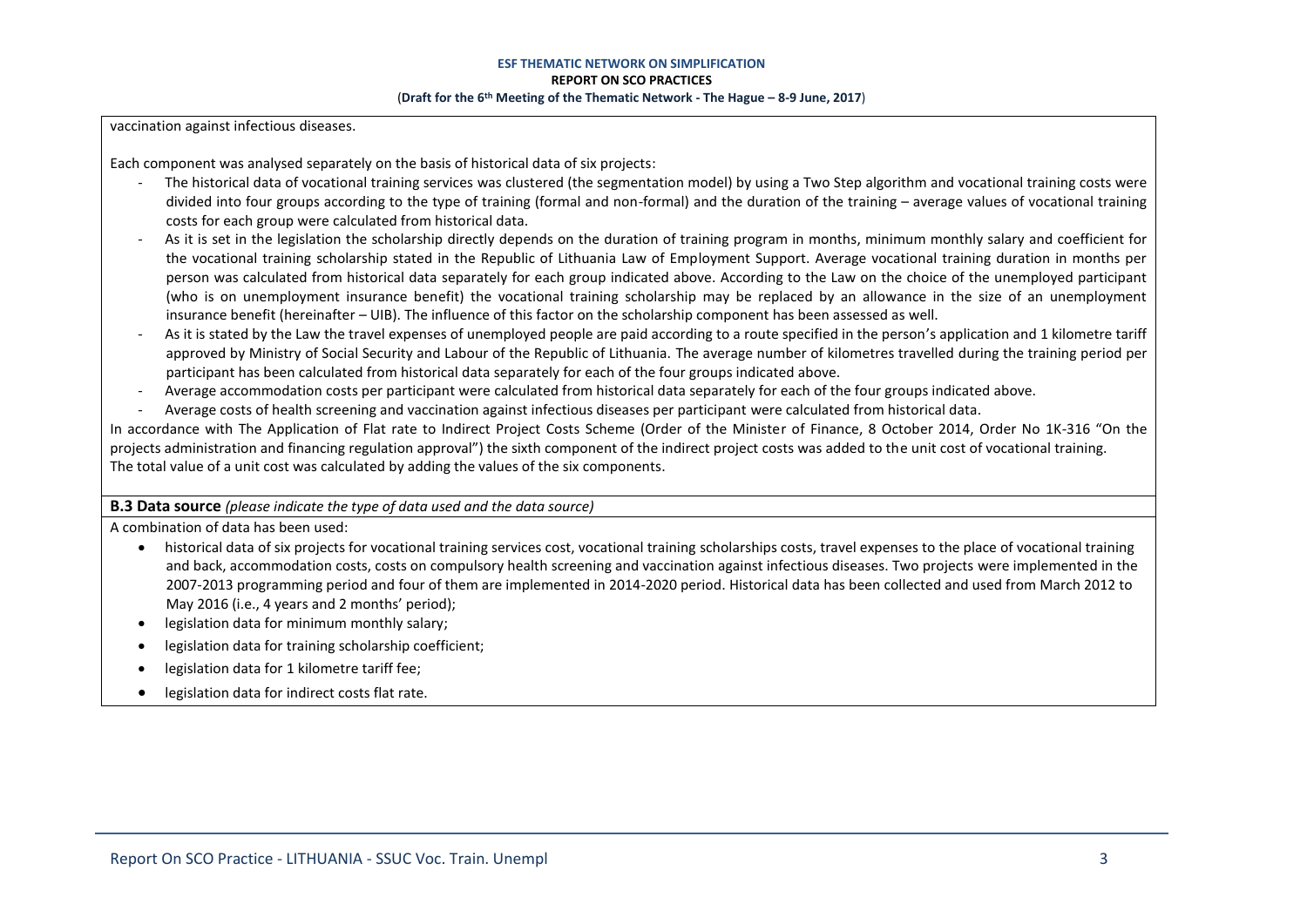## **C. IMPLEMENTATION OF SCO**

### (*Please describe in brief what implementation rules and conditions have been set out)*

Beneficiary will be paid on the basis of the unit cost after reporting the number of participants who have successfully completed their vocational training program by applying one of the four unit costs depending on the type and duration of the program completed.

Successful completion of the training has to be verified by the certificate issued (certificate of acquired qualification in formal education or certificate of competence in non-formal education). Exceptions determined by the legislation are allowed: death, illness, injury, pregnancy of the participant etc. In these cases, costs will be reimbursed on pro rata basis and verification of the above mentioned cases will be made by the alternative documents set out in the national law.

Additionally, as an eligibility criterion, the conditions of the tripartite agreement between unemployed participant, employer and territorial labour exchange or bipartite agreement between unemployed participant and territorial labour exchange should be fulfilled in a period of 6 months after completing the training (i.e. the participant should be employed or engage himself/herself in the individual job activity).

## **D. AUDIT TRAIL**

*(Please provide a brief description of the audit trail for the concerned SCO, including documents, key contents/conditions and procedures)*

For reimbursement a participant must meet all target group requirements, receive a certificate of acquired qualification (in formal education) or competence (in non-formal education), conditions of vocational training agreement and vocational training coupon must be fulfilled.

By performing the administrative review ESF agency will verify that all documents and expenditures related to unit costs are eligible. ESF agency will perform deskbased verification with every payment claim provided by LLE. The administrative verification will be carried out based on sample of participants using the methodology in line with the chapter 1.7 of the Guidance on management verifications (EFESIF\_14-0012\_02 final). Desk-based verification consists of:

- verification of the list of unemployed participants who had successfully completed the training;
- verification whether participant meats all the target group requirements (data dump from LLE database);
- verification of start date and end date of training according to the vocational training coupon or agreement;
- verification of type of trainings according to the vocational training coupon;
- verification of successful completion of training receiving of the certificate;
- verification of the tripartite/bipartite agreement conditions of employment fulfilment (data dump from LLE database);
- verification whether for each successful participant the three underlying documents are available;
- verification of the documents in a case of exceptions (death, illness, injury, pregnancy of the participant, etc.);
- verification of the calculations made by LLE for reimbursement;
- verification of the indicators to be reached according to the requirements stated in the call for proposals and the Operational Programme;

By performing the sample testing ESF agency will carry on-spot checks once a project, these checks include:

- verification of original documents and expenditures according to check list;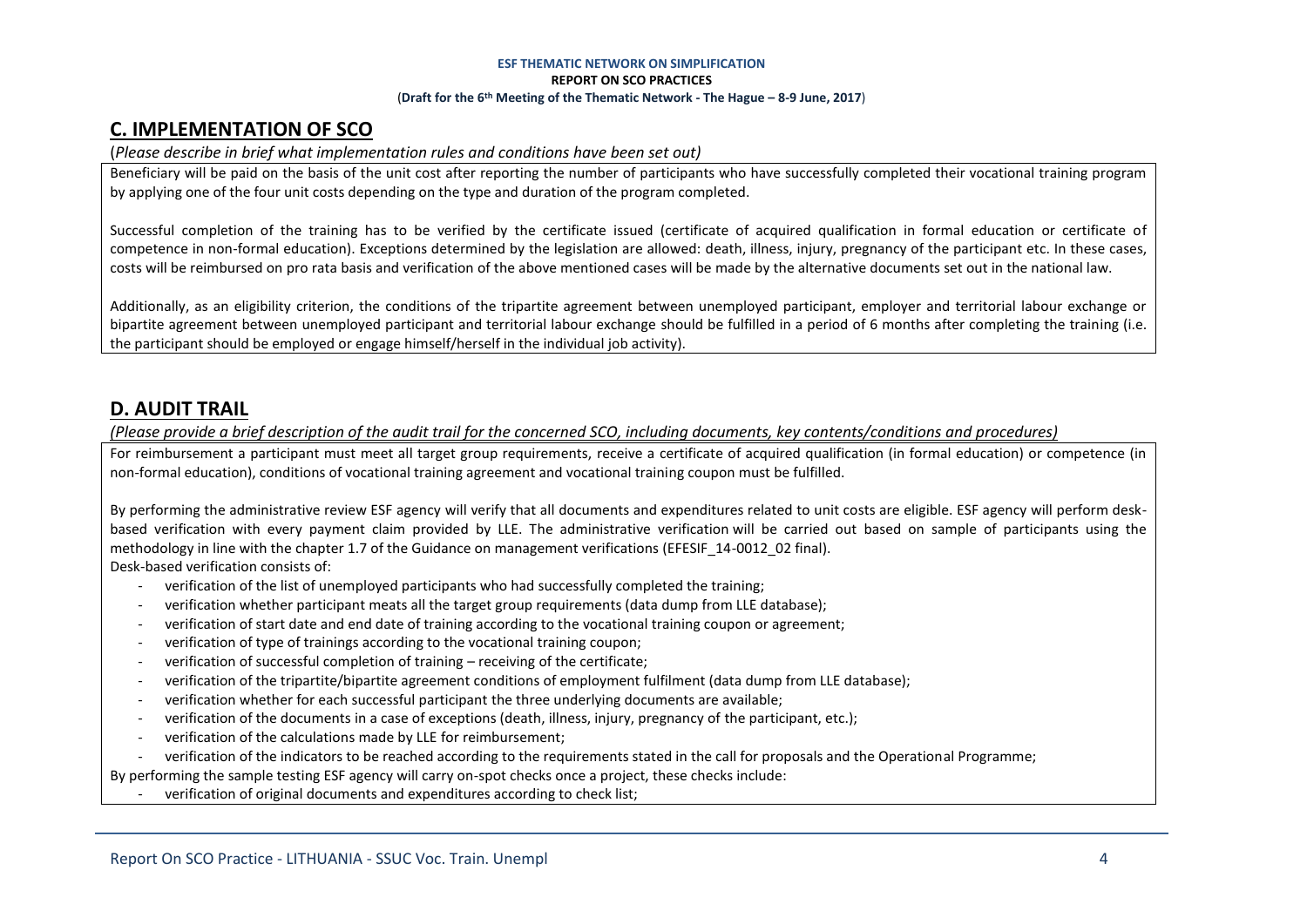- verification whether participant meets all the target group requirements (is unemployed when starting training and is in LLE database of unemployed persons, and etc.);
- verification if participants are attending training as it is agreed.

### **E. ASSESSMENT BY THE AUDIT AUTHORITY(IES) INCLUDING EVENTUAL EX ANTE ASSESSMENT**

*(If relevant, please explain how the audit authority has been involved in preparation and assessment of the SCO).* 

The representative of the national Audit Authority has been included in correspondence with EC on drafting the unit cost. No official opinion has been received from the Audit Authority.

# **F. IMPACT OR ADDED VALUE FOR THE MA, BENEFICIARIES AND OTHER STAKEHOLDERS**

*(Please explain how you have perceived impact/added value of the SCO for the MA, beneficiaries and other stakeholders).* 

- 1. The process of submitting project applications has been simplified – applicants fill in the application form based on standardised units.

2. The evaluation of application process has been simplified and standardised.

3. Administrative verifications (both desk-based and on-spot) are focused on outputs and results achieved instead of detailed verification of financial documents.

# **G. SPECIFIC ISSUES FACED WITHIN CALCULATION AND IMPLEMENTATION OF THE SCO**

*(Please indicate any issues/problems/challenges you have experienced when setting out or implementing the SCO, i.e. high workload, state aid, public procurement, national legislation, revenues etc.)*

Establishing the unit cost was a challenging process, which required a rigorous data collection, validation and analysis. Finding applicable method and getting approval from European Commission was also a demanding process.

# **H. LESSONS LEARNED AND POINTERS**

*(Please indicate any unforeseen practical implications that have emerged and any key lessons you have learned from the development and implementation of the concerned SCO practice).*